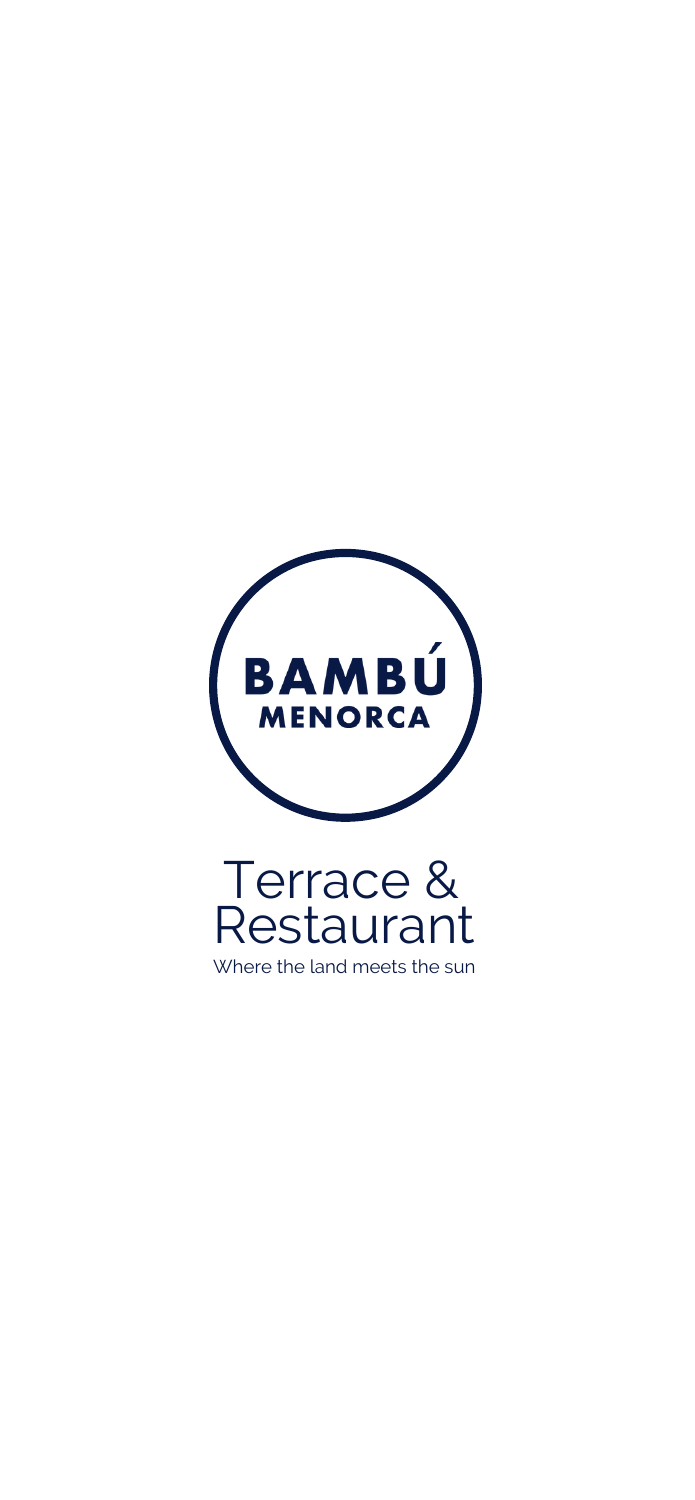# **STARTERS & SHARING PLATES**

### **"ASIATIC" SALMON TARTARE**

Salmon tartare marinated in an Asian dressing 18

### **CLASSIC STEAK TARTARE | Menorcan "Cebon" Beef**

Classic fillet steak tartare finished with tabasco and Worcestershire sauce, a touch of Dijon mustard, and garnished with raw quail's egg yolk 19

### **BABY BACK PORK RIBS**

Asian inspired pork ribs caramelized in a sweet and spicy sauce, finished with fresh herbs and spring onion from our garden

19

### **PRAWN TEMPURA**

Lightly battered prawns served with both our Ginger & Lime mayonnaise and smoked japanese BBQ dipping sauce

19

### **VEGGIE BOMBAS | 4 units**

Homemade lentil & mushroom croquettes with Aioli and spicy sweet Sriracha sauce 14

#### **THAI CROQUETTES | 4 units**

Homemade spicy prawn croquettes with Aioli and spicy sweet Sriracha sauce 16

# **GALICIAN STYLE OCTOPUS**

Octopus cooked three ways, glazed in sweet chili sauce, and served on a Syrian smoky Muhammara roasted red pepper dip 22

### **CRISPY COD BITES**

Deep fried cod goujons in a beer batter served with a homemade tartare sauce 17

#### **PEKING DUCK BAO BUN**

Crispy aromatic duck, fresh cucumber, spring onions with Hoisin sauce 12

# **VEGAN TOFU BAO BUN**

Smoked tofu with coleslaw and vegan spicy Sriracha mayonnaise

12

# **CHICKEN TIKKA BROCHETTE**

Our own Middle Eastern flavour marinated chicken tikka served with a fresh mint yogurt dip 16

### **SPICY PORK KOFTAS**

Homemade Middle Eastern ground pork meatballs with fresh mint yogurt dip

15

#### **CRYSTAL PAN TOMATE**

Crunchy Crystal Bread with fresh raw tomato, Extra Virgin Olive Oil and Maldon Sea salt

#### **GORDAL OLIVES** 3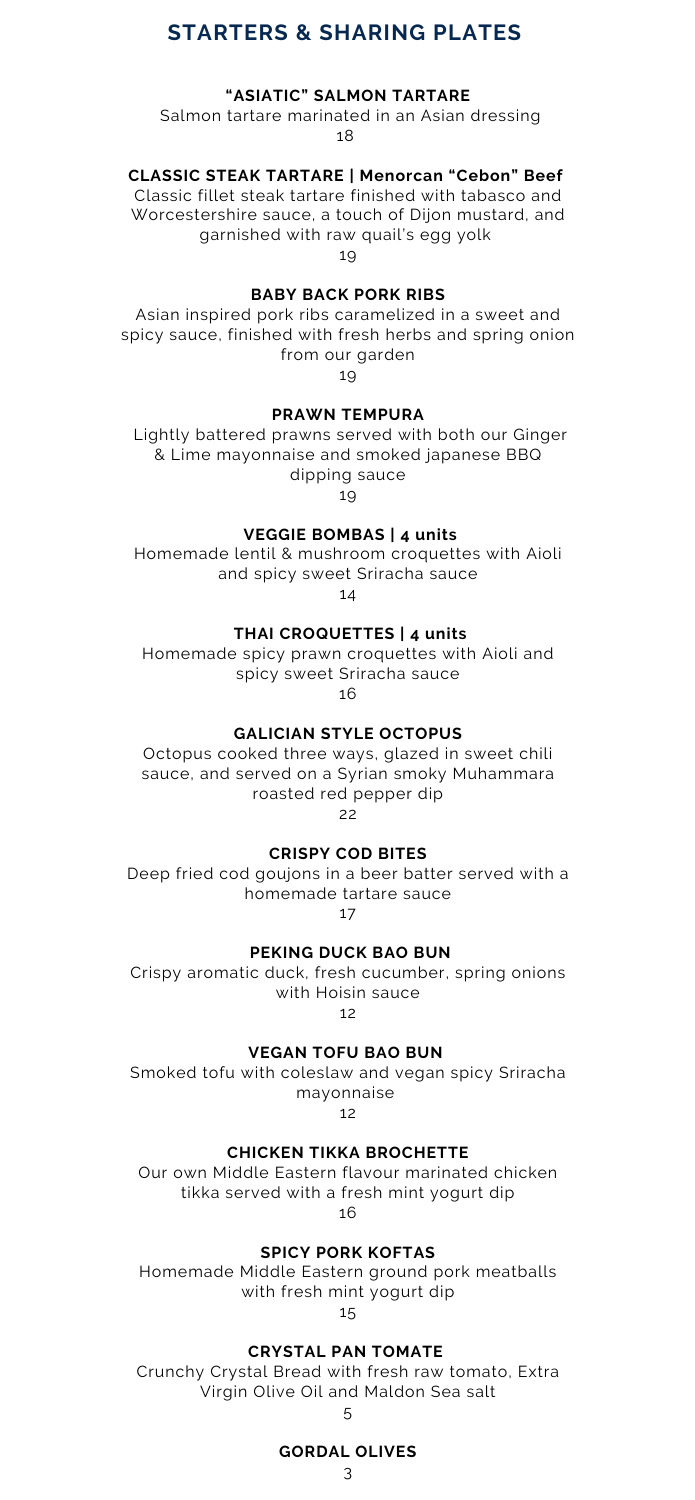# **SALADS**

# **TOMATO & BURRATA SALAD**

Three different types of locally grown tomatoes served with avocado cream, Kalamata olives, fresh and creamy Burrata 18

### **[CAESAR](https://www.taste.com.au/recipes/prawn-caesar-salad-2/58fae2b3-e6b4-4bd8-a688-9a8d83f2e4f1) SALAD**

Lettuce salad mixed with our own Caesar dressing, aged Parmesan cheese shavings, garnished with Premium Cantabrian anchovies and crispy croutons 15

# with **SAUTÉED PRAWNS** 18

or with **GRILLED FREE-RANGE CHICKEN** 18

### **VIETNAMESE SALAD**

Finely sliced mixed vegetables seasoned in a homemade Vietnamese dressing, garnished with fresh herbs and spring onion

> with **GRILLED FREE-RANGE CHICKEN** 16

> > or with **+ SMOKED TOFU** 16

or with **+ SAUTÉED PRAWNS** 16

# **BURGER**

All burgers are served with homemade fries

# **MENORCAN WAGYU BURGER**

Robata grilled Wagyu 100% Beef burger with caramelized onion, aged gouda cheese, crispy bacon, lettuce, tomato, and truffle mayonnaise 21

**VEGGIE BURGER**

Pan fried vegan burger, organic Trocadero lettuce, tomato, crispy onion, coleslaw and vegan Sriracha mayonnaise

19

### **CRISPY PANKO CHICKEN BURGER**

Fried crispy chicken served with caramelized onion, aged gouda cheese, crispy bacon, lettuce, tomato and Sriracha mayonnaise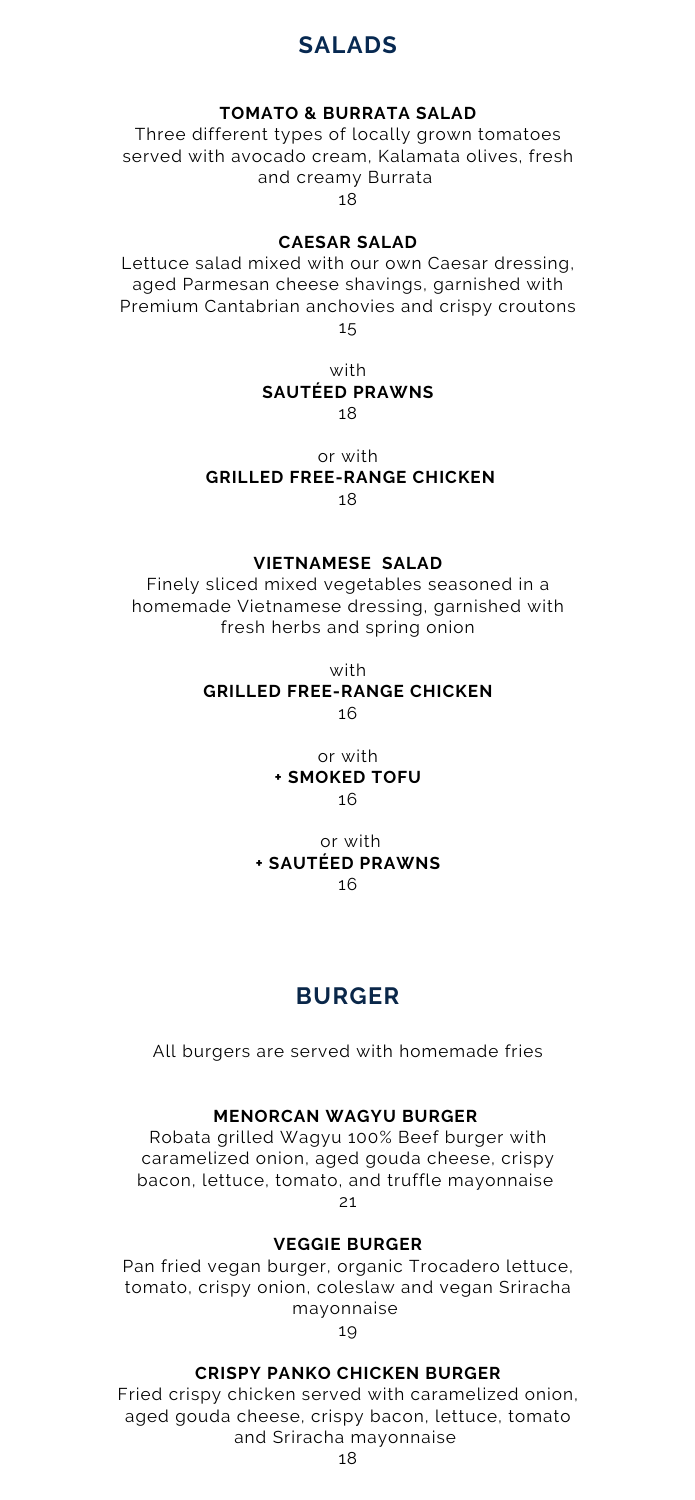# **FROM THE GARDEN | FLAVOURS FROM THE SEA AND MOUNTAIN**

# **SEA BASS EN PAPILLOTE**

Fresh Mediterranean seabass baked in a banana leaf and coconut milk with confit potatoes, piquillo peppers and a lime citrus touch 29

# **MISO BLACK COD**

Alaskan Black Cod marinated in Saikyo miso and served with a light sesame dressing 31

# **ARROZ NEGRO (20MIN)**

"Carnaroli" rice with cuttlefish, Iberian sirloin, fried squid and Alioli sauce

21

# **MEAT**

# **OVEN ROASTED "CONFIT" LEG OF BABY LAMB**

Tender Menorcan suckling lamb leg served with creamed potatoes and a rich red wine sauce  $28$ 

# **"ROBATA" CHICKEN CAJUN STYLE**

Boneless free-range chicken thighs marinated in Cajun spices and grilled on the robata served with our homemade Argentinian Chimichurri sauce  $20$ 

### **PRIME FILLET STEAK COOKED ON THE "ROBATA"**

250 gr of Angus prime fillet steak cooked on the robata, served with both our homemade Argentinian Chimichurri and our chef LaFosse's mushrooms brandy cream sauce

31

\*Please select your side order **SIDE ORDERS**

# **HOMEMADE POTATO FRIES**

5

# **BABY BROCCOLI**

with almonds and crispy fried onions 6

# **VEGGIE BROCHETTE**

Seasonal grilled vegetables brochettes with Extra Virgin olive oil and Maldon Sea salt

6

# **RAINBOW COLESLAW**

with coconut citric dressing

#### $\Delta$

### **PADRON PEPPERS**